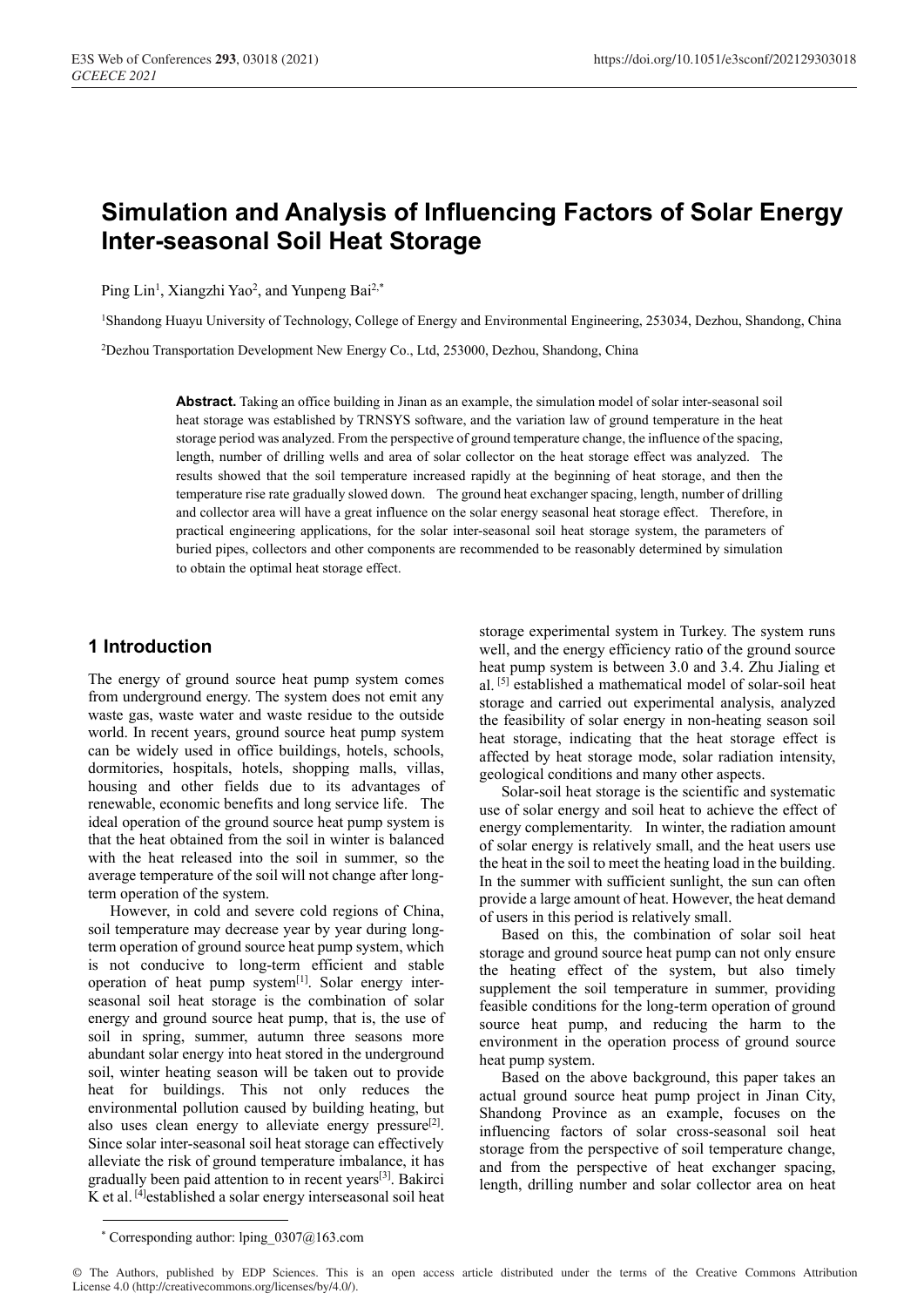storage effect is analyzed from the perspective of ground temperature change, aiming to provide a theoretical basis for the design and operation management of solar crossseasonal heat storage.

# **2 Model establishment**

## **2.1 Calculation parameters**

The research object is a practical project in Jinan City, Shandong Province $[6]$ . The building type is an office building, in which the building area is  $4513.61 \text{ m}^2$ , the building height is five layers, and the building is an energy-saving building. The ground source heat pump system is used in winter heating season, heating time is November 16 to March 15 next year. According to the hourly simulation results, the cumulative heat load in winter heating season is 186227.56 kW. Outdoor vertical buried pipe heat transfer hole number of 56, parallel connection, depth of 100 meters, installation of DN32 specifications single U-shaped high density polyethylene pipe. The average soil thermal conductivity is 1.53 W / ( $m \cdot K$ ), the average specific heat capacity is 2100 kJ /  $(m<sup>3</sup> · K)$ , and the average soil temperature is 15 °C. The solar collector area is 270 m2, and the inclination angle is 55°. The solar thermal storage period in spring and autumn transition season and summer is from March 16 to October 31 ( $1824 h - 7344 h$ ), and the start and stop time is from 9 : 00 to 17 : 00.

## **2.2 TRNSYS model**

Based on the above description, a solar inter-seasonal soil heat storage simulation model was established through TRNSYS platform , Fig. 1 is a simulation diagram. Among them, Type557a is used for the ground heat exchanger module, Type14 is used for the start-stop time control of heat storage, and the meteorological data are used for the typical year of Jinan City, which are imported into the simulation model by Type15 - 3.



**Figure 1.** TRNSYS simulation diagram.

Fig. 2 and Fig. 3 show the annual temperature and solar radiation changes in typical years of Jinan City. The region is a warm temperate continental climate with an annual average temperature of 14.9°C, and the average temperature in the hottest month ( July ) is  $26.9 \degree$ C. The area is rich in solar energy resources, and the annual cumulative solar radiation is  $4673.3$  MJ / m<sup>2</sup>. Among them, the solar radiation in autumn and winter is less, 969.1 MJ /  $m^2$  and 715.8 MJ /  $m^2$ , respectively. Solar radiation in spring and summer is  $1525.2$  MJ / m<sup>2</sup> and 1466.1 MJ / m<sup>2</sup> respectively. In addition, solar radiation in July ( $428.3 \text{ MJ/m}^2$ ) was lower than in the nearby month, mainly due to heavy rains.



**Figure 2.** Temporal variation of temperature in typical years in Jinan City.



**Figure 3.** Changes of solar radiation in typical years in Jinan.

# **3 Results and discussion**

#### **3.1 Effect of buried pipe on heat storage**

Fig. 4 gives the curves of average temperature of underground soil under different buried pipe spacing, in which the heat storage period is from March 16 to October 31 ( 1824 h-7344 h ). It can be seen that the temperature rise rate of soil is faster at the beginning of heat storage, and then the temperature rise rate is gradually gentle. For example, when the local buried pipe spacing was 4.5 m, by August 31 ( 5880 h ), the average temperature rise rate of underground soil was 0.097 °C / d, compared with 0.0048 °C / d from September 1 ( 5881 h ) to October 31 ( 7344 h ). This is because the soil temperature is at a low level in the early stage of heat storage, and the temperature difference between the outlet water temperature of solar collector and the soil is large, which is conducive to the heat transfer on the soil side. On the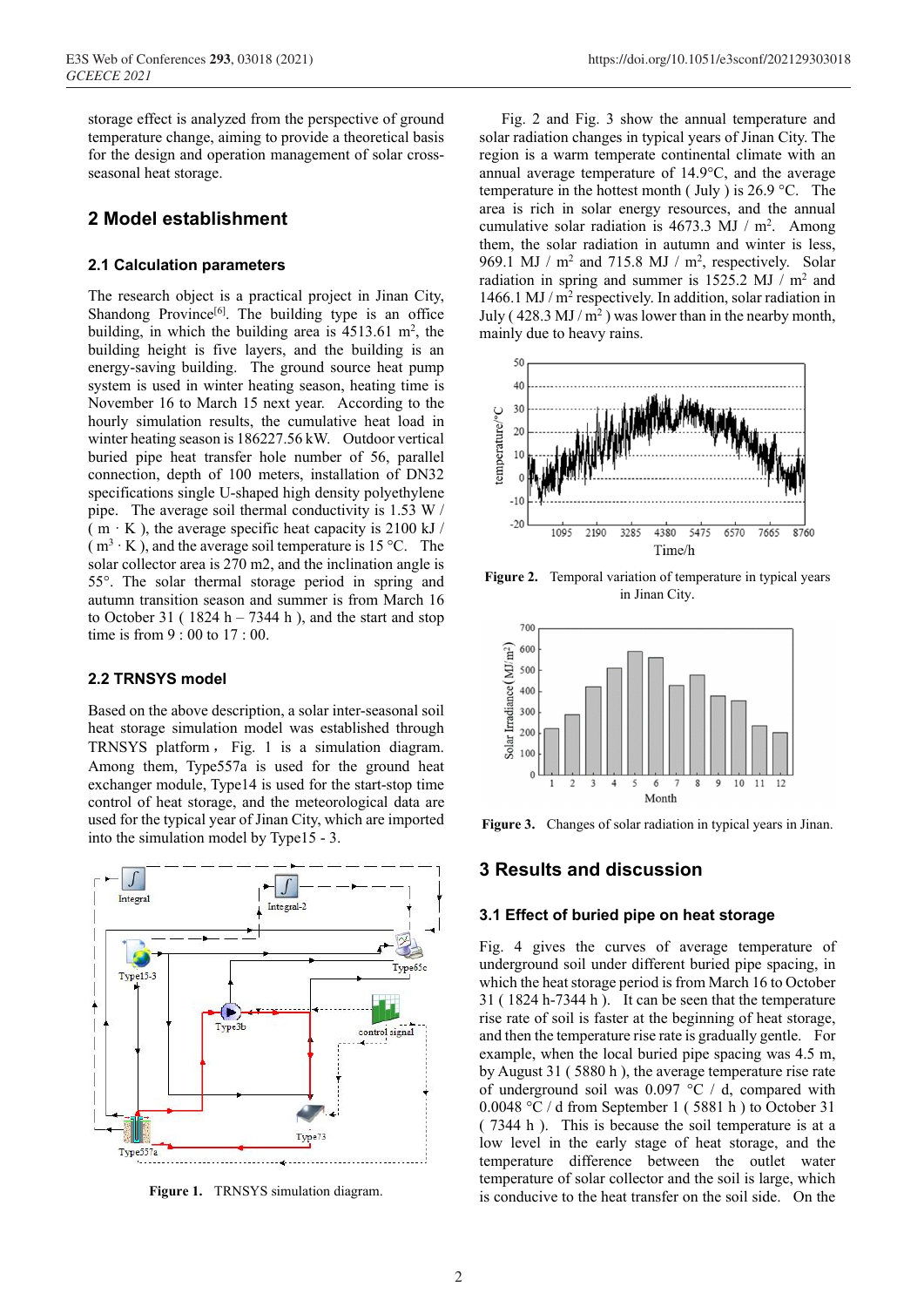other hand, the solar radiation intensity in autumn is weaker than that in spring and summer, and the solar collector obtains less heat. In addition, with the increase of ground heat exchanger spacing, the average soil temperature decreased. At the end of the heat storage period, the ground temperature of four different buried pipe spacing is 17.9 °C, 16.9 °C, 16.4 °C, 16.1 °C. Thus, different buried pipe spacing has a more obvious effect on the average soil temperature. However, it is worth noting that too small buried pipe spacing will aggravate the soil thermal accumulation effect and increase the difficulty of transferring heat to the outside soil to a certain extent.



**Figure 4.** Ground temperature variation curve under different buried pipe spacing.

Fig. 5 further shows the variation curves of soil average temperature under different buried pipe depths. It can be seen that when other parameters remain unchanged, the buried pipe depth will also have a greater impact on the average soil temperature. For example, when the buried depth was 60 m and 140 m, the average soil temperature increased by 2.1 °C and 1.4 °C, respectively, which were about 14.0 % and 9.3 % higher than those in the initial stage. According to the author's previous research results, the change of buried pipe depth and spacing has a great influence on the construction cost and proportion area of the project. Therefore, the buried pipe form should be selected according to local conditions after hourly numerical simulation throughout the year.



**Figure 5.** Ground temperature curves under different buried pipe depths.

In order to further analyze the influence of the number of buried pipe drilling on solar inter-seasonal soil heat storage, Fig. 6 shows the variation curves of ground

temperature with different drilling numbers. It can be seen that different drilling depths also affect the change of soil average temperature. Specifically, under the premise of other factors unchanged, the more number of buried pipe drilling, the increase of soil average temperature decreases. For example, when the number of drilling wells is 36, the rise of ground temperature is 2.7 °C. In contrast, when the number of drilling wells is 76, the rise of ground temperature is only 1.5 °C. When the number of drilling wells was 46, 56 and 66, the average soil temperatures at the end of heat storage were 17.3 °C, 16.9 °C and 16.7 °C, respectively, which were about 15.3 %, 12.6 % and 10.7 % higher than the initial temperature. It can be seen that the buried pipe depth, spacing, drilling number and other factors have a relatively important impact on the solar energy interseasonal heat storage effect. For such systems, the buried pipe type and layout should be reasonably determined to obtain the maximum heat storage effect, and ultimately further improve the operation efficiency of the heat pump system in winter heating season.



numbers.

## **3.2 Effects of heat collection area on heat storage**

The solar collector area directly affects the solar heat collection, thus further affecting the solar inter-seasonal soil heat storage effect. Therefore, it is crucial to select the appropriate collector area for solar inter-seasonal heat storage. Fig. 7 shows the variation curves of soil average temperature under different collector areas. It can be seen that in terms of the simulation in this paper, when other conditions remain unchanged, the average soil temperature increases with the increase of the solar collector area. For example, when the collector area was 170 m<sup>2</sup> and 320 m<sup>2</sup>, the average soil temperature after the end of the heat storage period was 16.3 °C and 17.2 °C, respectively, which increased by about 8.7 % and 14.7 % compared with the initial stage. However, it is worth noting that the collector area is increased by 88.2 %, and the temperature rise is only increased by 0.9 °C. It can be seen that the collector area design should be comprehensively determined by the construction cost and the cumulative heat load in winter heating season. In terms of the simulation in this paper, the collector area should be  $200 \sim 270$  m<sup>2</sup>.